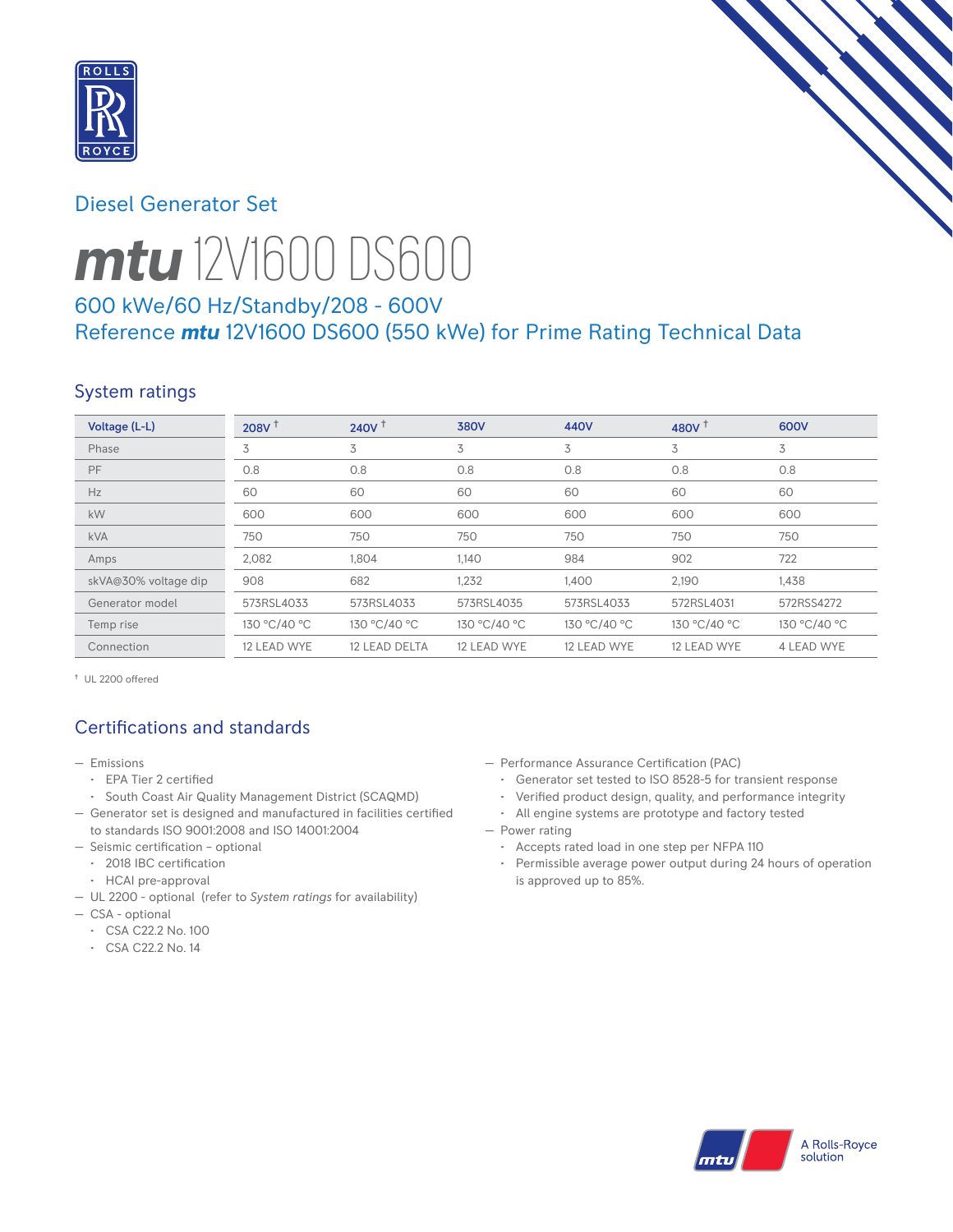## Standard features \*

- Single source supplier
- Global product support
- Two (2) Year/3,000 Hour Basic Limited Warranty
- 12V1600 diesel engine
	- 21.0 liter displacement
	- Common rail fuel injection
	- 4-cycle
- Engine-generator resilient mounted
- Complete range of accessories
- Cooling system
- Integral set-mounted
	- Engine-driven fan

# Standard equipment \*

#### Engine

- Air cleaners
- Oil pump
- Oil drain extension and shut-off valve
- Full flow oil filter
- Closed crankcase ventilation
- Jacket water pump
- Thermostats
- Blower fan and fan drive
- Radiator unit mounted
- Electric starting motor 24V
- Governor electronic isochronous
- Base formed steel
- SAE flywheel and bell housing
- Charging alternator 24V
- Battery box and cables
- Flexible fuel connectors
- Flexible exhaust connection
- EPA certified engine

#### **Generator**

- NEMA MG1, IEEE, and ANSI standards compliance for temperature rise and motor starting
- Sustained short circuit current of up to 300% of the rated current for up to 10 seconds
- Self-ventilated
- Superior voltage waveform
- Digital, solid state, volts-per-hertz regulator
- Brushless alternator with brushless pilot exciter
- 4 pole, rotating field
- 130 °C maximum standby temperature rise
- 1-bearing, sealed
- Flexible coupling
- Full amortisseur windings
- 125% rotor balancing
- 3-phase voltage sensing
- $\pm$  0.25% voltage regulation no load to full load
- 100% of rated load one step
- 5% maximum total harmonic distortion
- Generator
	- Brushless, rotating field generator
	- 2/3 pitch windings
	- Permanent Magnet Generator (PMG) supply to regulator
- 300% short circuit capability
- Digital control panel(s)
	- UL recognized, CSA certified, NFPA 110
	- Complete system metering
	- LCD display

### Digital control panel(s)

- Digital metering
- Engine parameters
- Generator protection functions
- Engine protection
- CANBus ECU communications
- Windows®-based software
- Multilingual capability
- Communications to remote annunciator
- Programmable input and output contacts
- UL recognized, CSA certified, CE approved
- Event recording
- IP 54 front panel rating with integrated gasket
- NFPA 110 compatible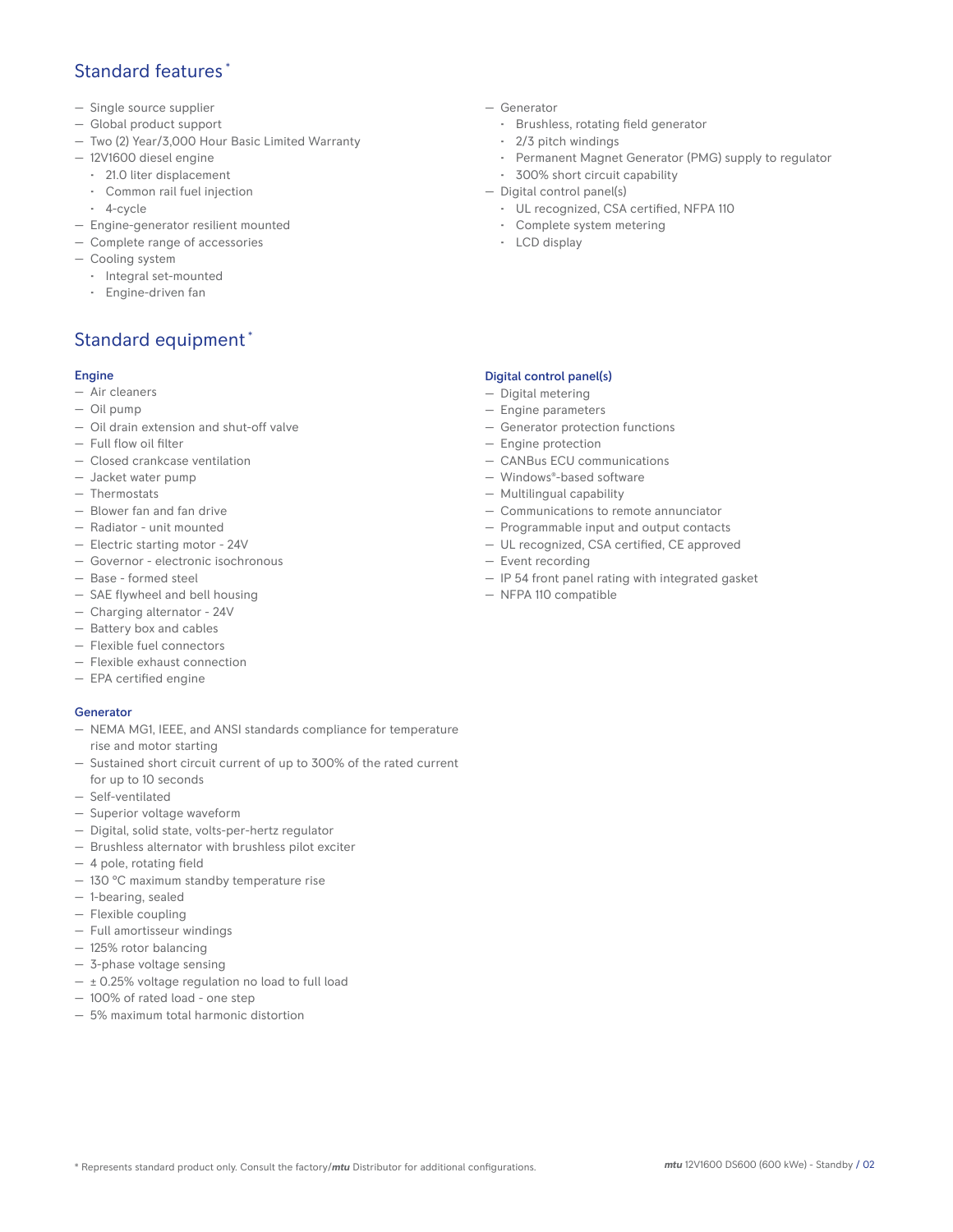# Application data

#### Engine

| Manufacturer                | mtu                           |
|-----------------------------|-------------------------------|
| Model                       | 12V1600G80S                   |
| Type                        | 4-cycle                       |
| Arrangement                 | $12-V$                        |
| Displacement: L (cu in)     | 21.0 (1,281)                  |
| Bore: cm (in)               | 12 (4.72)                     |
| Stroke: cm (in)             | 15(5.91)                      |
| Compression ratio           | 17.5:1                        |
| Rated rpm                   | 1.800                         |
| Engine governor             | electronic isochronous (ADEC) |
| Maximum power: kWm (bhp)    | 668 (896)                     |
| Steady state frequency band | ± 0.25%                       |
| Air cleaner                 | dry                           |
|                             |                               |

## Liquid capacity

| Total oil system: L (gal)             | 73 (19.3)  |
|---------------------------------------|------------|
| Engine jacket water capacity: L (gal) | 65 (17.2)  |
| System coolant capacity: L (gal)      | 106 (28.1) |

#### Electrical

| Electric volts DC                                            | 24    |
|--------------------------------------------------------------|-------|
| Cold cranking amps under -17.8 $^{\circ}$ C (O $^{\circ}$ F) | 1.050 |
| Batteries: group size                                        | 4D    |
| Batteries: quantity                                          |       |
|                                                              |       |

#### Fuel system

| Fuel supply connection size    | $-10$ JIC 37 $\degree$ female               |
|--------------------------------|---------------------------------------------|
|                                | M20 x 1.5 male adapter provided             |
| Fuel return connection size    | -6 JIC 37° female                           |
|                                | M <sub>14</sub> x 1.5 male adapter provided |
| Maximum fuel lift: m (ft)      | 5(16)                                       |
| Recommended fuel               | diesel #2                                   |
| Total fuel flow: L/hr (gal/hr) | 402 (106.2)                                 |
|                                |                                             |

#### Fuel consumption

| 151.4 (40)   |
|--------------|
| 114.3(30.2)  |
| 80.2 (21.2)  |
|              |
|              |
| 50 (122)     |
|              |
| 0.2(0.8)     |
| 517 (137)    |
| 270 (15,354) |
| 170 (9,667)  |
| 67.1 (3,816) |
| 23.1(31)     |
|              |
| 54 (1,907)   |
|              |
| 756 (26,700) |
|              |
|              |
| 244 (8,606)  |
|              |
|              |
|              |
|              |
| 425 (797)    |
| 132 (4,662)  |
|              |

outlet of engine, before piping: kPa (in.  $\mathsf{H}_{_{2}}$ 

0) 8.5 (34.1)